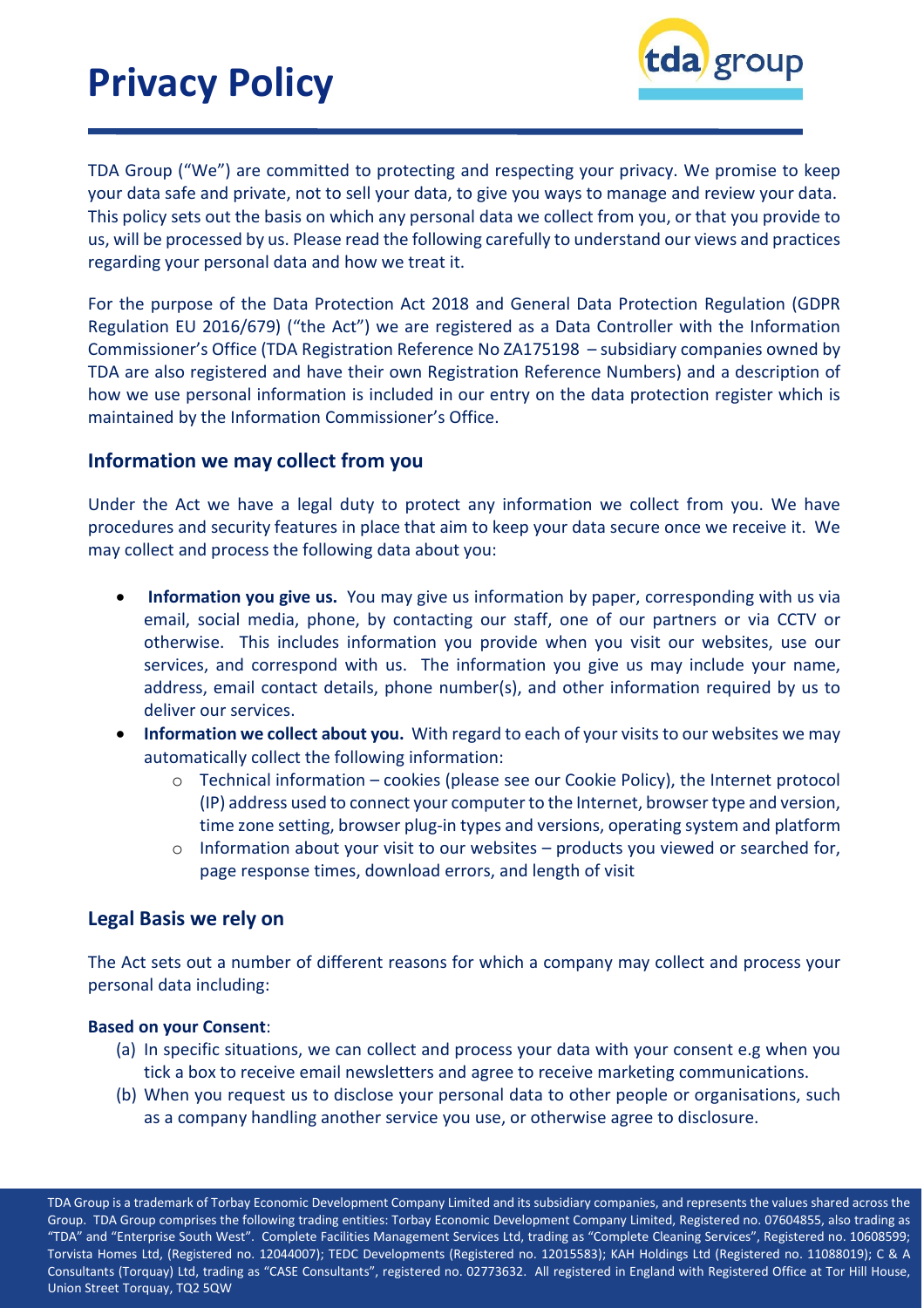

You are free at any time to change your mind and withdraw your consent. The consequence of this may be that we cannot perform certain contractual functions

#### **Performance of a Contract with you to deliver our services:**

- (a) To decide whether to enter into it
- (b) To manage and perform that contract; and
- (c) To update our records

### **Legal compliance:**

- (a) When you exercise your rights under data protection law and make request;
- (b) For compliance with legal and regulatory requirements and related disclosures;
- (c) For establishment and defence of legal rights
- (d) For activities relating to the prevention, detection and investigation of crime
- (e) If the law requires us to, we may need to collect and process your data e.g HMRC

#### **Legitimate interest:**

In specific situations, we require your data to pursue our legitimate interest in a way which might reasonably be expected as part of running our business and which does not materially impact your rights, freedom or interests' e.g to carry out our marketing activities and seeking your consent when we need to contact you

## **Why do we collect information about you?**

We need to collect and hold information about you, for a variety of reasons including:

- the delivery of TDA Group services
- confirming your identify to provide some services
- contacting you by post, email or telephone
- understanding your needs to provide the services that you request
- understanding what we can do for you and inform you of other relevant services and benefits
- obtaining your opinion about our services
- updating your customer record
- helping us to build up a picture of how we are performing at delivering services to you and what services are needed
- Providing information on TDA Group services by way of a newsletter
- processing financial transactions
- preventing and detecting fraud and corruption in the use of funds
- making sure we meet our statutory obligations including those related to diversity and equalities

We may not be able to provide you with a product or service unless we have enough information, or your permission to use that information.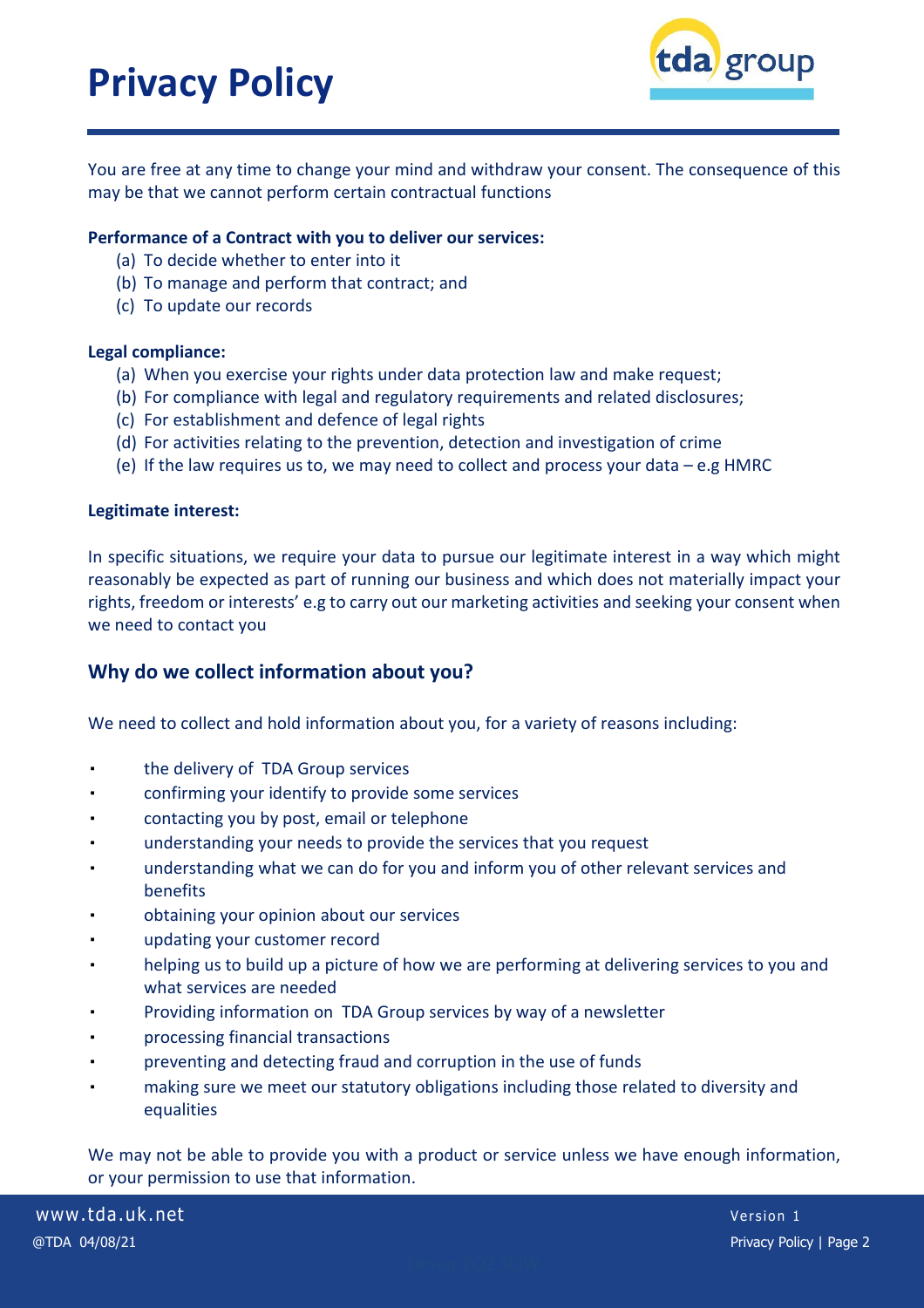

## **How we use your information**

We will use the information you provide in a manner that conforms to the Act. We will endeavour to keep your information accurate, up to date and not keep it for longer than is necessary. In some instances the law sets the length of time information has to be kept.

We will process your information for the following purposes:

- to carry out our obligations arising from any contracts entered into between you and us and to provide you with information, products and services that you request from us
- to monitor and improve TDA Group performance in responding to your request
- to allow us to be able to communicate with you and provide services and benefits appropriate to your needs
- to ensure that we meet our legal obligations
- where necessary for the law enforcement functions
- to prevent and detect fraud or crime
- to process financial transactions including payments, or where we are acting on behalf of other government bodies, e.g. Department for Work and Pensions
- to collect tax and monies owed to us
- where necessary to protect individuals from harm or injury
- to allow the statistical analysis of data so we can plan the provision of services
- for other legitimate business purposes

### **How we protect your information**

Our aim is not to be intrusive, and we won't ask irrelevant or unnecessary questions. The information you provide will be subject to rigorous measures and procedures to make sure it can't be seen, accessed or disclosed to anyone who shouldn't see it.

We will not disclose your personal information that you provide to us, to anyone else without your permission, except in the few situations where disclosure is required by law, or where we have good reason to believe that failing to share the information would put someone else at risk. You will be told about this.

We will not keep your information longer than it is needed taking into account the following:

- Whether we have any legal obligations to continue to process your information (imposed by relevant law or regulations)
- The purpose(s) and use of your information both now and in the future (such as whether it is necessary to continue to store that information so we can continue to perform our obligations under a contract with you or a contract in the future)
- Where we have a legal basis to continue to process information (such as your consent)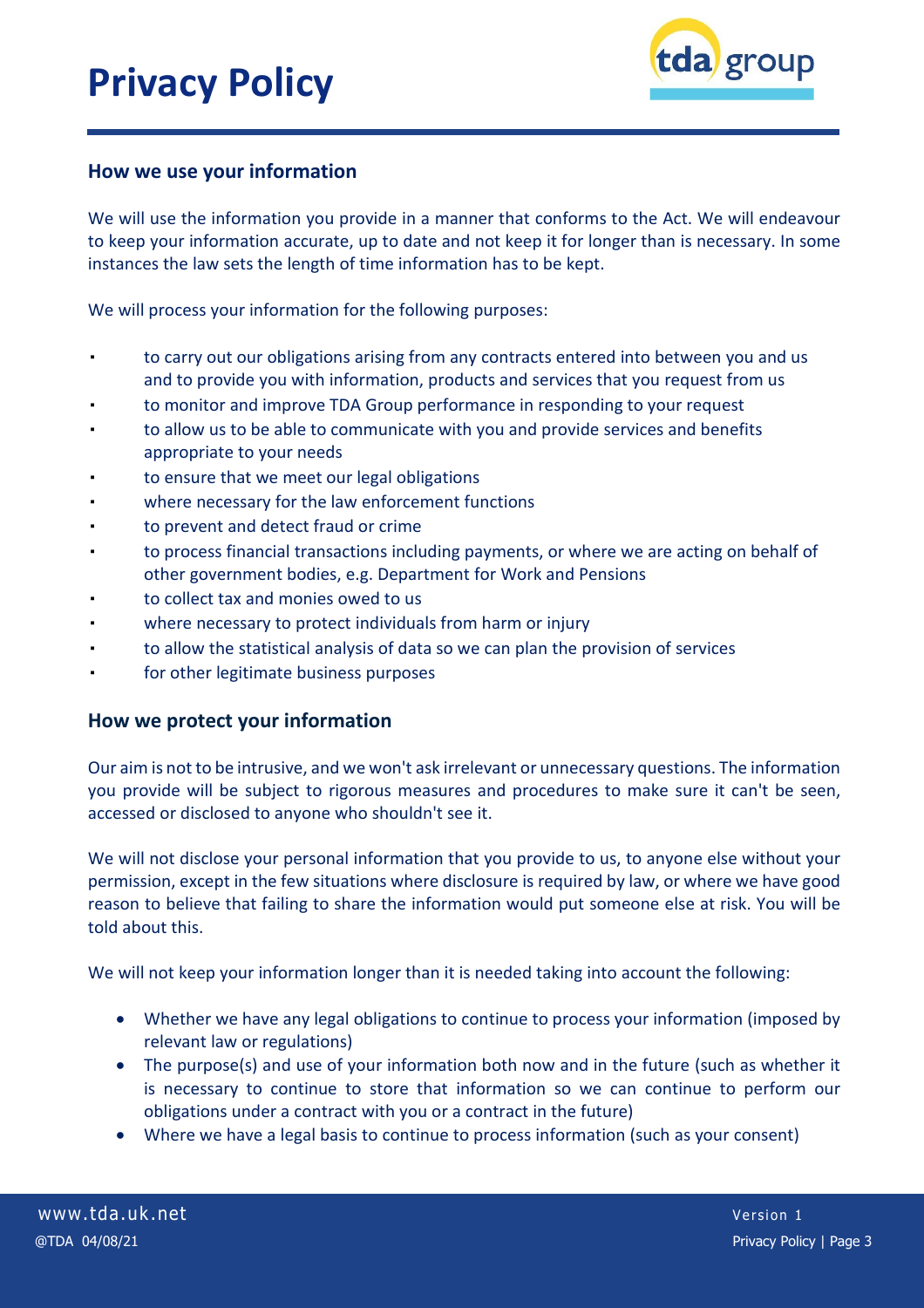

- How difficult it is to ensure that the information can be kept up to date and accurate and -
- Any relevant surrounding circumstances (such as the nature and status of our relationship with you)

We will always dispose of paper records or delete any electronic personal information in a secure way.

# **Ways in which we collect and use information**

### **Information Sharing**

Generally, we will use your information within TDA Group and will only share it outside TDA Group where we need to perform our service, you have requested it or given your consent.

Subject to applicable data protection law, we may share your personal data with:

- Sub-contractors, sub-processors and other persons who help provide our services
- Trusted third parties for example IT companies who support our websites, HM Revenue & Customs, to administer our mailing list for e-newsletters (provided by Mail Chimp)
- Government bodies and agencies in the UK where the law requires
- Courts, to comply with legal requirements, and for the administration of justice
- If you have purchased from us and used a credit or debit card with us, we will share transaction details with companies which help us to provide this service (such as Visa and Mastercard)
- To protect the security or integrity of our business operations
- Others if we were to restructure, or have a merger, or re-organise our business
- Anyone else where we have your consent, or as required by law

If we use products or services which process personal information, we will only use compliant companies to help deliver our services, we will only provide information they need to perform their specific service and we will work closely with them to ensure your privacy is respected at all times. These providers are obliged to keep your details securely, and use them only to fulfill your request. Wherever possible we select service providers who hold data within the UK. If we do transfer any information outside the European Economic Area (EEA) we will ensure the following safeguards:

- Transfer to a non-EEA country with privacy laws that give the same protection as the EEA
- Put in place a contract with the recipient that means they must protect the data to the same standards as in the EEA
- Transfer to organisations that are part of Privacy Shield. This is a framework that sets privacy standards for data sent between the US and EU countries. It makes sure those standards are similar to what is used in the EU. You can find out more about data protection on the European Commission Justice website.

We may disclose information to other partners where it is necessary, either to comply with a legal obligation, or where permitted under the Act. Where we need to disclose sensitive or confidential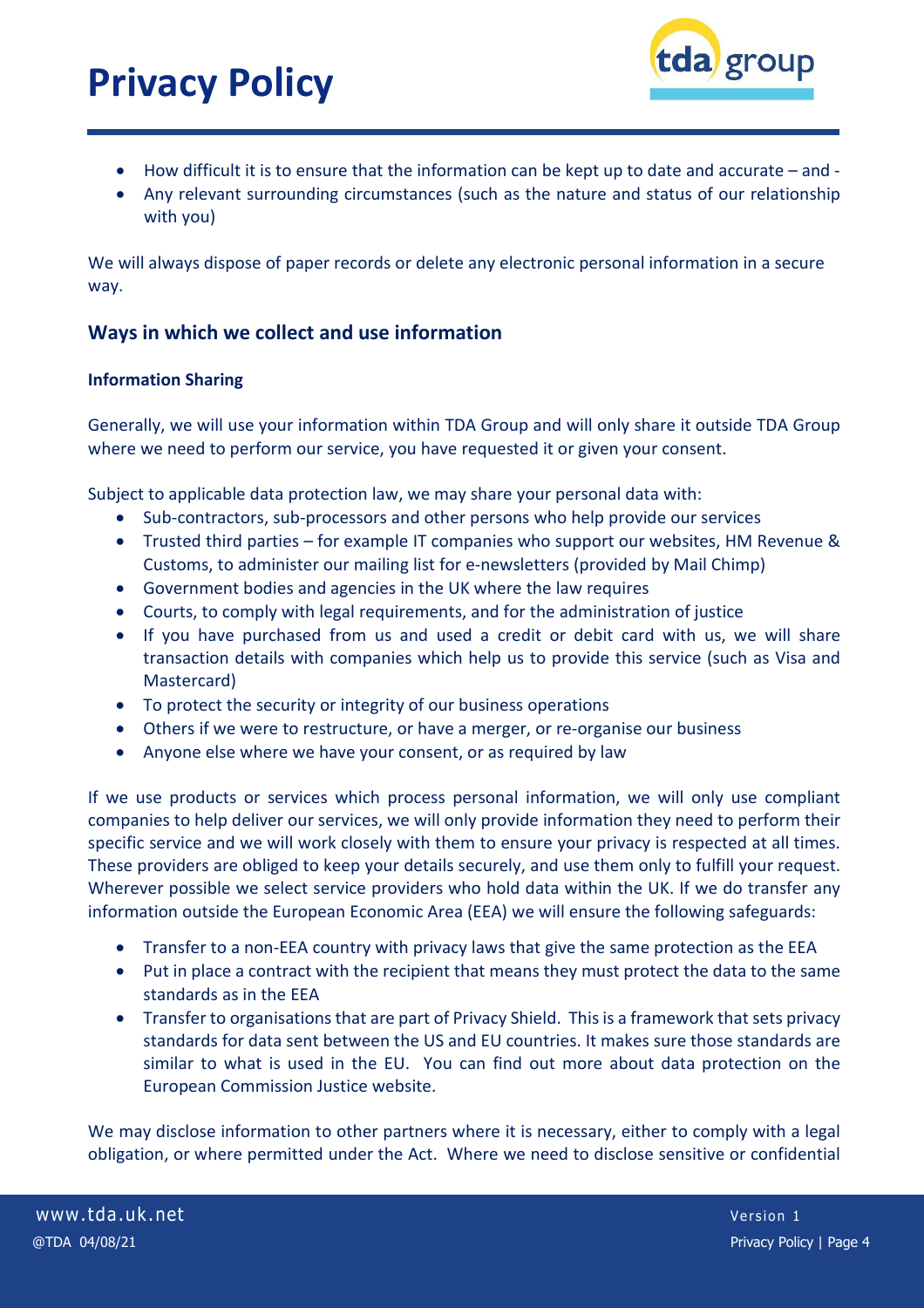

information such as medical details to other partners, we will do so only with your prior explicit consent or where we are legally required to.

We may disclose information when necessary to prevent risk of harm to an individual. At no time will your information be passed to organisations external to us and our partners, for marketing or sales purposes or for any commercial use without your permission.

### **Telephone Calls**

We do not currently record or monitor calls, but should that change we will inform you if we record or monitor any telephone calls you make to us and obtain your consent to do so. This will only be used, to increase your security, for our record keeping of the transaction and for our staff training purposes.

### **Emails**

Please remember that transmission of information over the internet is not secure and if you submit any information to us over the internet (such as emails, or via our website(s) or by any other means you do so at your own risk.

If you email us we may keep a record of your contact and your email address and the email for our record keeping of the transaction. For security reasons we will not include any confidential information about you in any email we send to you. We would also suggest that you keep the amount of confidential information you send to us via email to a minimum and use oursecure online services or post.

### **CCTV**

CCTV systems are installed in some of our areas and these areas are used by members of the public. We monitor these, for the purposes of public/ staff safety and crime prevention and detection.

In our locations, signs are displayed notifying you that CCTV is in operation and should you have any issues please contact TDA Group Data Protection Manager.

Images captured by CCTV will not be kept for longer than necessary. However, on occasions there may be a need to keep imagesfor longer, for example where a crime is being investigated. You have the right to see CCTV images of yourself and be provided with a copy of the images. Should you wish to do this please contact TDA Group's Data Protection Manager.

We operate CCTV and disclose in accordance with the codes of practice issued by the Information Commissioner and the Home Office.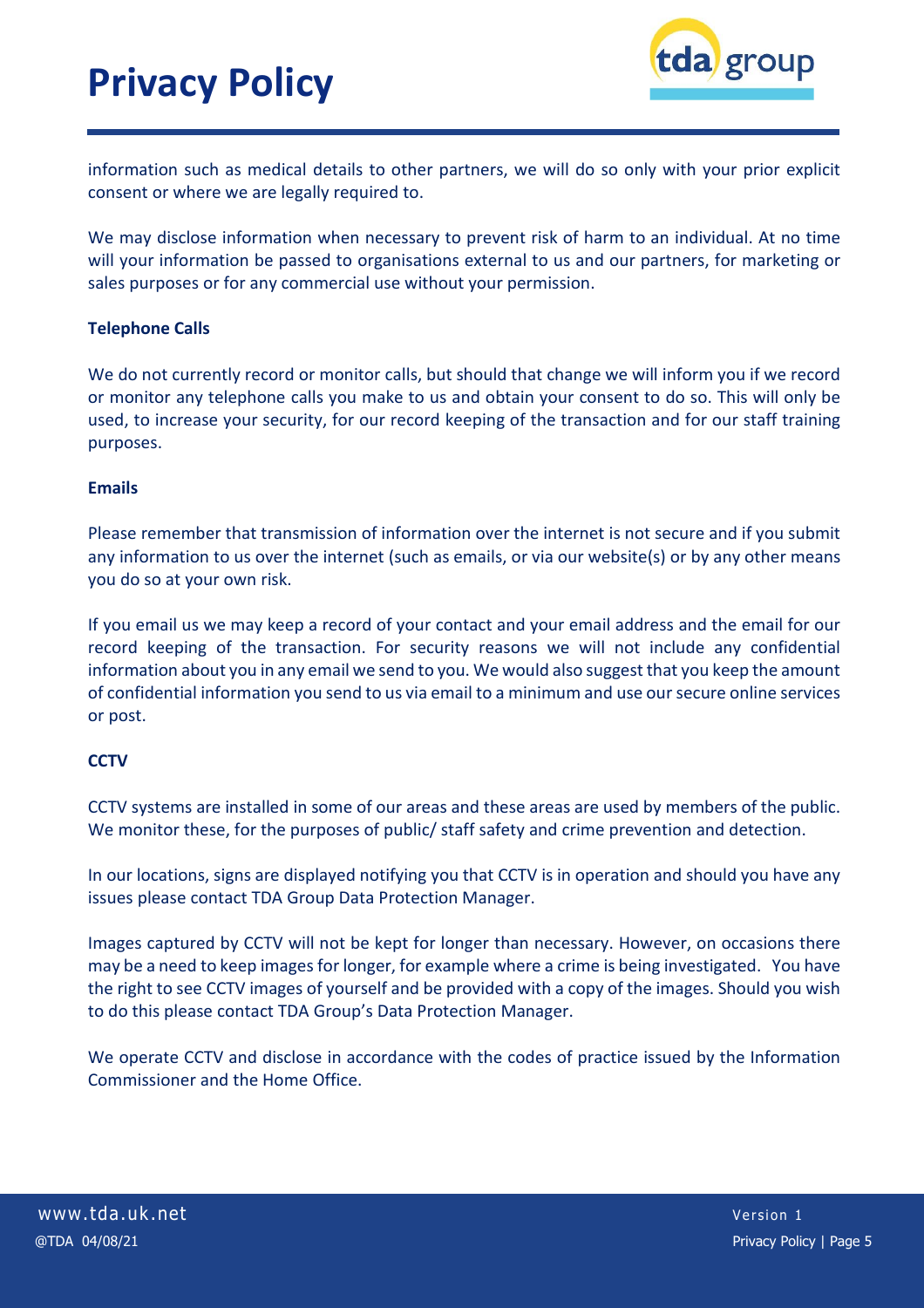

## **When will we contact you?**

We may contact you:

- In relation to any service or activity in order to ensure TDA Group can deliver our services
- In relation to any correspondence we receive from you
- To invite you to participate in surveys about our service so we can make improvements if necessary
- For marketing purposes we will only send you marketing emails or contact you for marketing purposes if you have agreed for us to do so
- We offer regular emails and newsletters to let you know about our services and you can opt in to receive these

# **Your rights**

Your rights are as follows (noting that these rights don't apply in all circumstances):

### **The right to be informed & the right to request access**

You have the right to see what information we hold about you and/or how we process this information, subject to certain conditions.

If you want to exercise these rights, you should make an application to usin writing. We may ask you to provide us with sufficient information so that we can be sure of your identity. We also reserve the right to make a charge of a reasonable fee for providing you with the information you are requesting if a request is excessive or repetitive.

If you would like to proceed with a request to see what data we hold about you and/or how it is processed, please write to TDA Group Data Protection Manager.

### **The right of rectification**

You have a right to request the rectification of information we hold about you if it is inaccurate, subject to certain conditions.

If you want to exercise this right, you should make an application to us in writing. We may ask you to provide us with sufficient information so that we can be sure of your identity. This request will be actioned within one month, or up to two months if the request is complex in nature.

If action is not taken in response to a request for rectification, we will explain why this is the case. If you are unsatisfied with our response, you then have the right to complain to the supervisory authority and to a judicial remedy.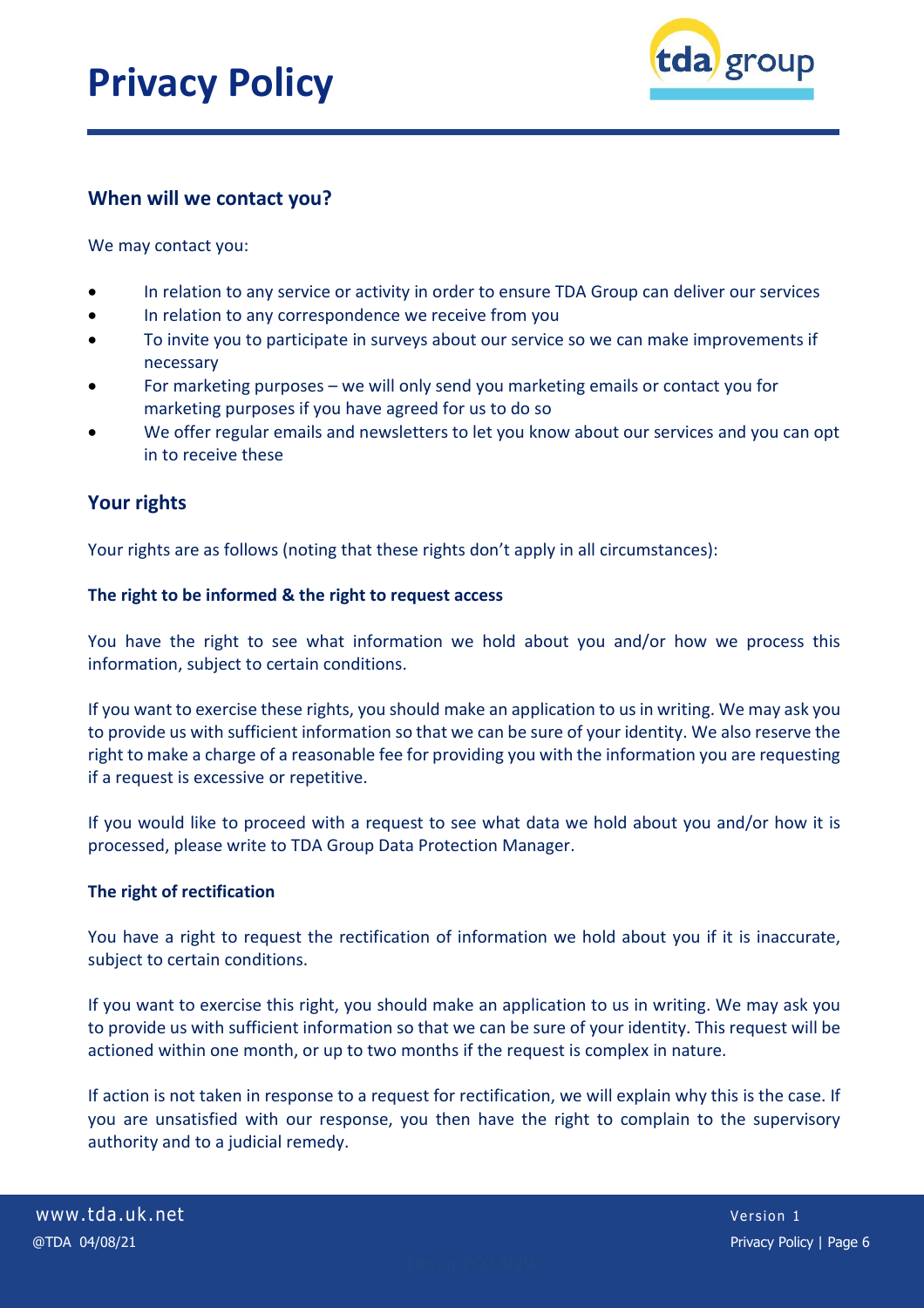

## **The right to object**

You have a right to object to the processing of some or all information we hold about you, subject to certain conditions, listed below.

Individuals have the right to object to:

- Processing based on legitimate interests or the performance of a task in the public interest/exercise of official authority - including profiling
- Direct marketing including profiling
- Processing for purposes of scientific/historical research and statistics

TDA Group will stop processing personal information with immediate effect if the right to object is invoked unless:

- TDA Group can demonstrate compelling legitimate grounds for the processing, which override the interests, rights and freedoms of the individual.
- The processing is for the establishment, exercise or defence of legal claims.

### **The right to restrict processing**

You have a right to request the restriction of processing of some or all information we hold about you, subject to certain conditions, listed below:

- When an individual contests the accuracy of the personal data, the processing will be restricted until the accuracy of the personal data has been verified.
- Where an individual has objected to the processing (where it was necessary for the performance of a public interest task or purpose of legitimate interests), and TDA Group is considering if legitimate grounds exist to override the request of the individual.
- When processing is unlawful and the individual opposes erasure and requests restriction instead.
- If we no longer need the personal data but the individual requires the data to establish, exercise or defend a legal claim

If TDA Group have disclosed the personal data in question to third parties, we will inform them about the restriction on the processing of the personal data, unless it is impossible or involves disproportionate effort to do so

#### **The right of erasure**

You have a right to request the erasure of some or all information we hold about you, subject to certain conditions, listed below:

- Where the personal data is no longer necessary in relation to the purpose for which it was originally collected/processed
- When the individual withdraws consent
- When the individual objects to the processing and there is no overriding legitimate interest for continuing the processing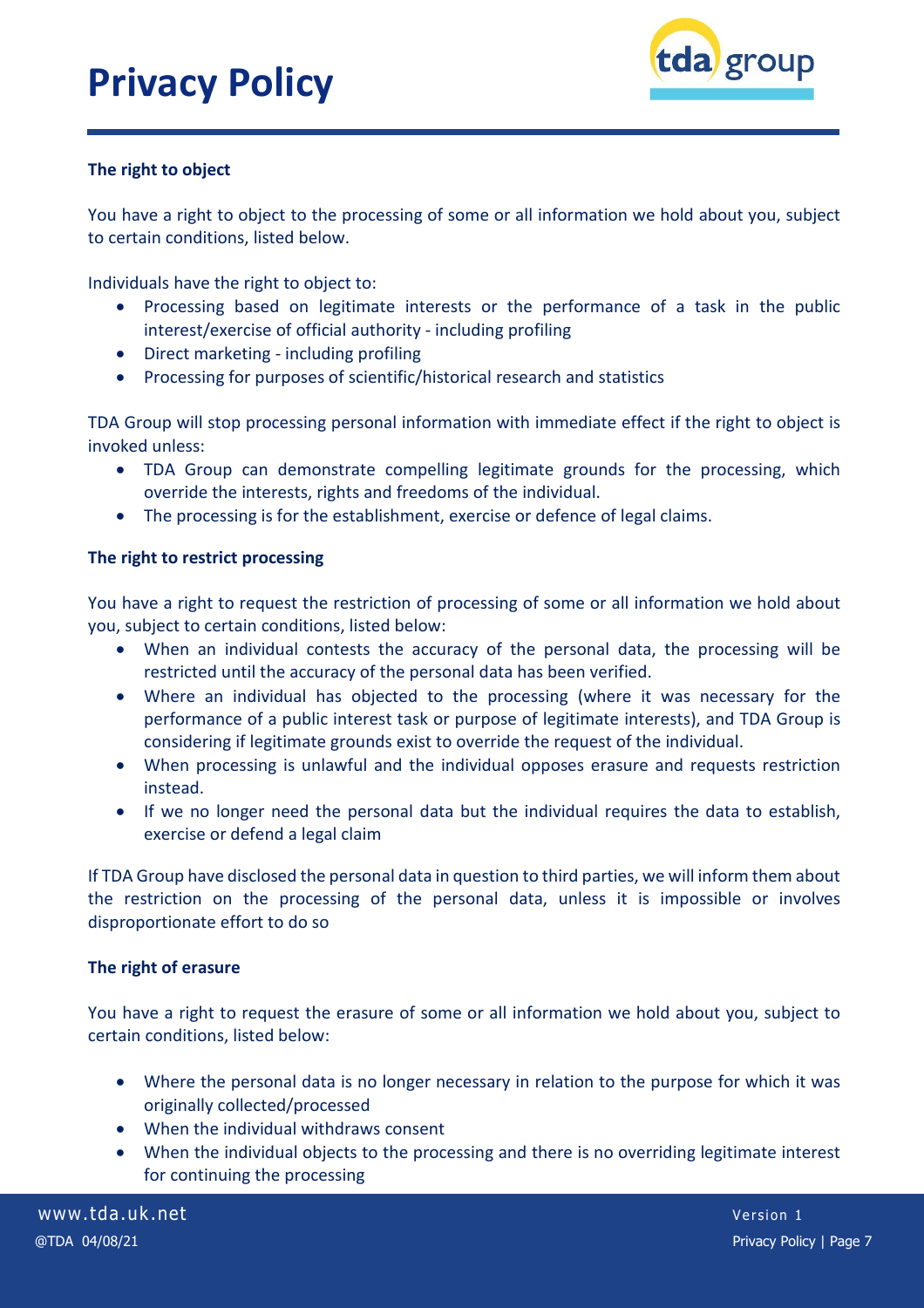

- The personal data was unlawfully processed (ie otherwise in breach of the Act).
- The personal data must be erased to comply with a legal obligation

If you would like to proceed with a request for the erasure of some or all of your data, please write to us at the address within the 'TDA Group contact' section of this policy. In some circumstances, we may refuse to comply with the erasure request.

### **The right to move, copy or transfer your personal data**

You have a right to request the movement, copying or transfer of information we hold about you, subject to certain conditions.

TDA Group will move, copy or transfer the data in a format reasonably requested. If the data requires hardware to be moved, copied or transferred, this must be provided.

If you want to exercise this right, you should make an application to us in writing. We may ask you to provide us with sufficient information so that we can be sure of your identity. This request will be actioned within one month, or up to two months if the request is complex in nature

### **Automated decision making and processing**

Automated decision making involves processing your personal data without human intervention. TDA Group do not undertake any automated decision making with our personal data.

### **Breach Management Identification and Classification**

We have put in place procedures that will allow any staff member to report any information surrounding a data security breach to TDA Group Data Protection Manager. We ensure:

- That all staff are aware to whom they should report such a breach
- Having such a procedure in place will allow for early recognition of the breach so that it can be dealt with in the most appropriate manner
- Details of the breach will be recorded accurately according to procedure, including the date and time the breach occurred, the date and time it was detected, who/ what reported the breach, description of the breach, details of any ICT systems involved, any corroborating material such as log files, etc
- In this respect, staff are made fully aware as to what constitutes a breach. In respect of this policy a breach maybe defined as the unintentional release of customer confidential or personal information/data to unauthorised persons, either through the accidental disclosure, loss or theft of the information/data.

Please contact us if you have a complaint about how your information has been used by TDA Group. We will need to record your personal contact details to be able to respond to, and track the progress of, your request. Where you request access to your information we are required by law to use all reasonable measures to verify your identity before doing so. These measures are designed to